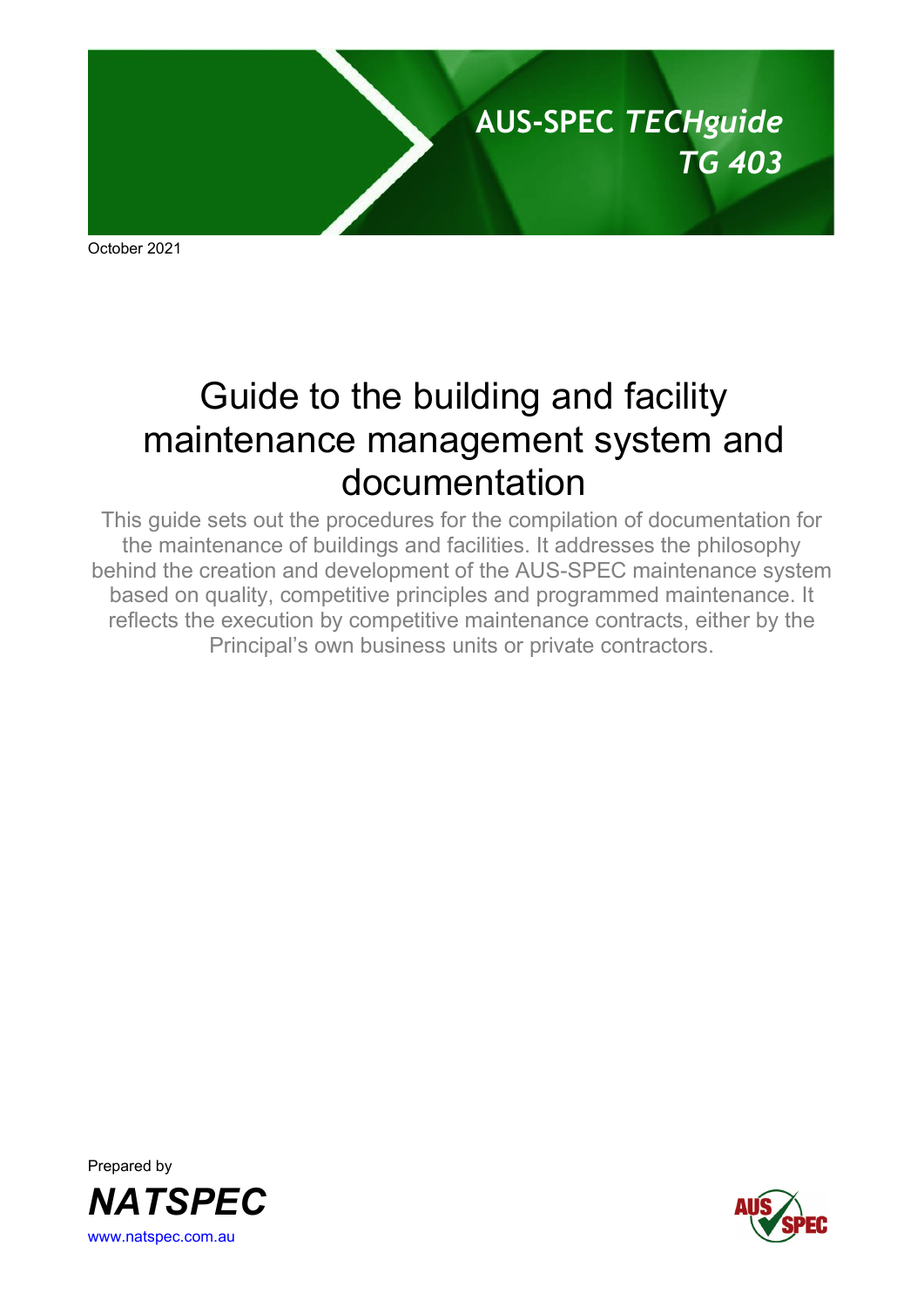# **AUS-SPEC TECHguide**

# **CONTENTS**

| 1                |     |  |  |  |  |
|------------------|-----|--|--|--|--|
|                  | 1.1 |  |  |  |  |
| $\mathbf{2}$     |     |  |  |  |  |
|                  | 2.1 |  |  |  |  |
|                  | 2.2 |  |  |  |  |
|                  | 2.3 |  |  |  |  |
|                  | 2.4 |  |  |  |  |
| 3                |     |  |  |  |  |
|                  | 3.1 |  |  |  |  |
|                  | 3.2 |  |  |  |  |
|                  | 3.3 |  |  |  |  |
| $\boldsymbol{4}$ |     |  |  |  |  |
|                  | 4.1 |  |  |  |  |
|                  | 4.2 |  |  |  |  |
|                  | 4.3 |  |  |  |  |
|                  | 4.4 |  |  |  |  |
|                  | 4.5 |  |  |  |  |
| 5                |     |  |  |  |  |
|                  | 5.1 |  |  |  |  |
|                  | 5.2 |  |  |  |  |
|                  | 5.3 |  |  |  |  |
|                  | 5.4 |  |  |  |  |
|                  | 5.5 |  |  |  |  |
|                  | 5.6 |  |  |  |  |
|                  |     |  |  |  |  |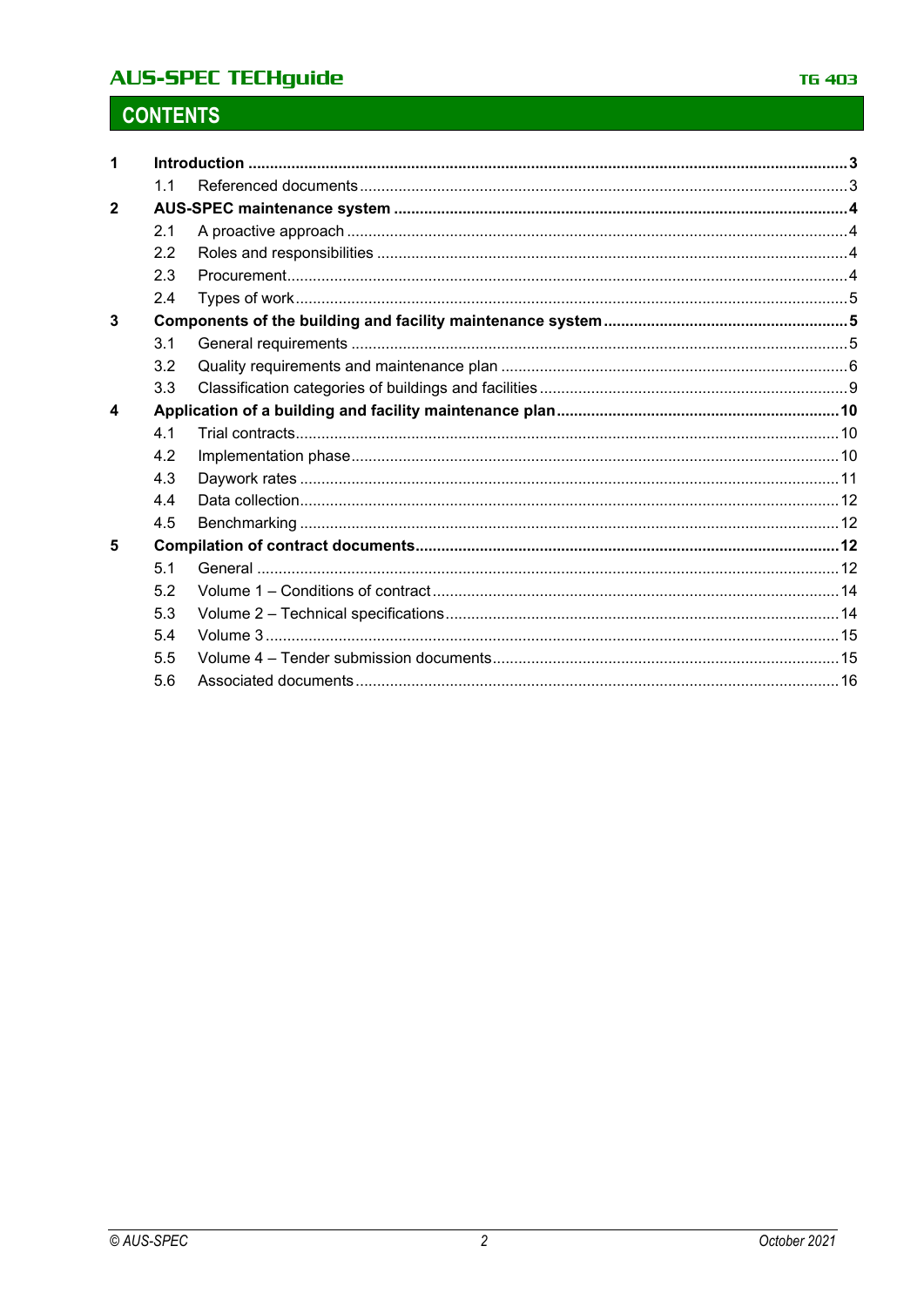# **1 INTRODUCTION**

This TECHguide describes the philosophy and components of the AUS-SPEC maintenance system and sets out the contract documentation procedure for building and facility maintenance contracts. The AUS-SPEC maintenance system is based on quality management, competitive principles and programmed maintenance. It reflects the move from predominantly direct control, responsive maintenance and operations to the proactive approach outlined in the National Sustainability Frameworks for Asset Management for Local Government and developed in the Asset Management Basic (AMB), *International Infrastructure Management Manual* (IIMM) and the Operations studies previously carried out by State and Local Government form the foundation of AUS-SPEC documents. See NATSPEC GEN 017 for guidance on using AUS-SPEC for asset management. IPWEA-NAMS.AU Practice Note 3 provides further details on condition assessment of buildings, estimates of remaining useful life, risk analysis, reporting, work schedules and financial planning.

The AUS-SPEC maintenance system allows asset owners to balance the level of service and the maintenance and operations budget and prepare documentation for in-house and/or private maintenance contracts. It includes records of asset inspections, defects, programmed and prioritised works and monthly works completed reports. These records and reports improve the maintenance history and asset inventory and provide a defence against possible litigation.

AUS-SPEC provides a professional and best practice approach to responsibly maintaining the community's assets within the budgetary constraints of the owner of the asset.

### **1.1 Referenced documents**

The following documents are incorporated into this TECHguide by reference:

### **TECHguides**

*AUS-SPEC TG 102 Guidelines for Principals – Standard contracts*

*AUS-SPEC TG 103 Guidelines for Principals – Period supply and service contracts*

*AUS-SPEC TG 404 Guide to adapting asset delivery documentation to building and facility maintenance*

### **Worksections**

*0122 Information for tenderers*

*0123 Conditions of tendering*

*0124 Tender submission documents*

*0147 Conditions of contract*

*1501 General requirements - building and facility (Maintenance)*

*1502 Contract schedules - building and facility (Maintenance)*

*1503 Building and facility maintenance plan (BFMP)*

*1504 Annexures to building and facility maintenance plan (BFMP)*

### **Standards**

AS 2124-1992 General conditions of contract

AS 4000-1997 General conditions of contract

AS/NZS ISO 9001:2016 Quality management systems - Requirements

GC 21-2016 New South Wales Government General conditions of contract (Edition 2)

NPWC3-1981 National Public Works Contract - General conditions of contract

NCW4-2019 General conditions of contract for construction

### **Other publications**

*Australian Accounting Standards Boards*

AASB 116 2021 Property, plant and equipment

*Institute of Public Engineering Australia (IPWEA) NAMS.AU*

AMB-2018 Asset Management Basics – Applying Infrastructure Asset Management Principles

IIFMM-2020 International Infrastructure Financial Management Manual

IIMM-2020 International infrastructure management manual.  $6<sup>th</sup>$  edition

IPWEA-NAMS.AU Practice Note 3-2016 Building condition and performance assessment guidelines. *NATSPEC*

NATSPEC Maintenance reference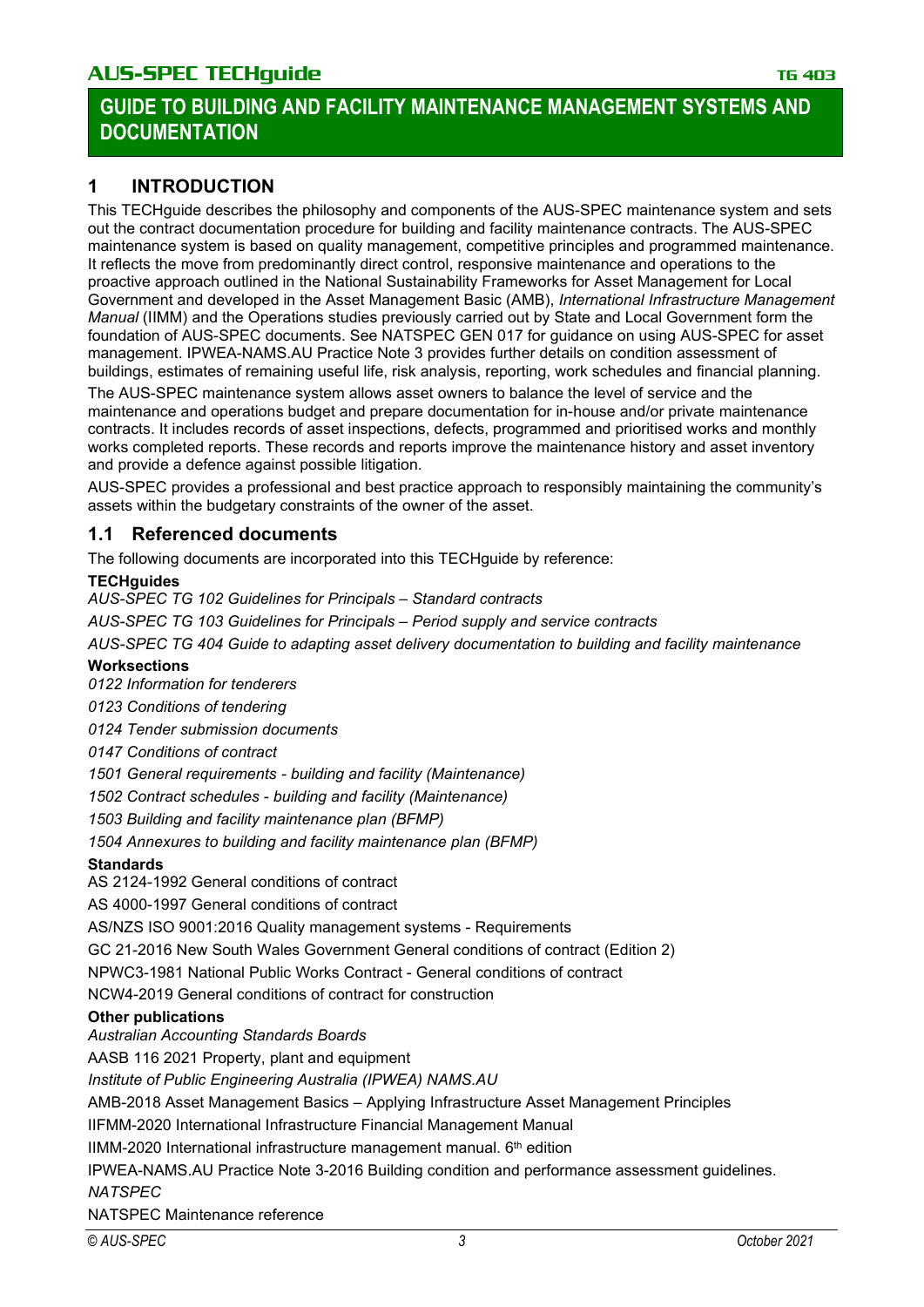NATSPEC GEN 017 Using AUS-SPEC for asset management NATSPEC GEN 018 Using AUS-SPEC for asset maintenance

# **2 AUS-SPEC MAINTENANCE SYSTEM**

# **2.1 A proactive approach**

The main objective of a maintenance strategy is the maintenance of assets at an appropriate level of service and structural integrity at the optimal cost to the asset owner and users. Maintenance aims to preserve an asset, not upgrade it, and includes regular checking, repairs and minor improvements to remove the cause of any defects and avoid excessive repetition of maintenance effort. Regular maintenance is less costly than reconstruction, which becomes necessary if maintenance is neglected. Delayed maintenance also has other indirect costs, e.g. increased operating costs due to poor equipment performance and poor service levels.

The AUS-SPEC building and facility maintenance system conforms to a quality management model with the following characteristics:

- A systematic approach: Each project is subdivided into a number of defined activities.
- Simple clear checklists: For in-the-field recording, as evidence of conformance with requirements.
- Conformance: Designed to encourage the service provider to identify and correct process faults and thereby assure the purchaser of good quality and productivity. If some aspect of the work does not conform and cannot be corrected, a non-conformance report is required.

The AUS-SPEC maintenance system can be used for parks and recreations areas, buildings and facilities, and road reserves. See NATSPEC GEN 018.

### **2.2 Roles and responsibilities**

### **Principal's roles and responsibilities**

Under the AUS-SPEC building and facility maintenance system, the Principal/Asset owner/Council:

- Classifies each building and facility to define the level of risk aligned to the Asset Management Plan and strategy.
- Determines the likely maintenance activities and documents the performance requirements and standards.
- Assesses the quality capability of the Contractor/service provider to deliver the required level of quality.

### **Contractor's roles and responsibilities**

Under the AUS-SPEC building and facility maintenance system, the Contractor/service provider:

- Controls the processes and methods, verifies conformance and provides only quality products and services.
- Inspects the buildings and facilities regularly, and records and reports on performance parameters such as defects to be rectified.
- Prepares and implements the maintenance work program.
- Repairs defects which have reached the documented recording level within a defined period.
- Verifies conformance to the specified performance standard.
- Provides the Principal with data on the condition of the building or asset to facilitate the currency of building and facilities condition records. This data is the basis of the Contractor's claim for payment.

### **Superintendent's roles and responsibilities**

Under the AUS-SPEC building and facility maintenance system, the Superintendent:

• Audits the maintenance system, methods and end product during the course of the Contract.

### **2.3 Procurement**

Maintenance may be procured in the following ways:

- Outsourced to private contractors by competitive tender.
- In-house service agreements, e.g. Council's own business units.
- A combination of in-house service agreements and external contracts.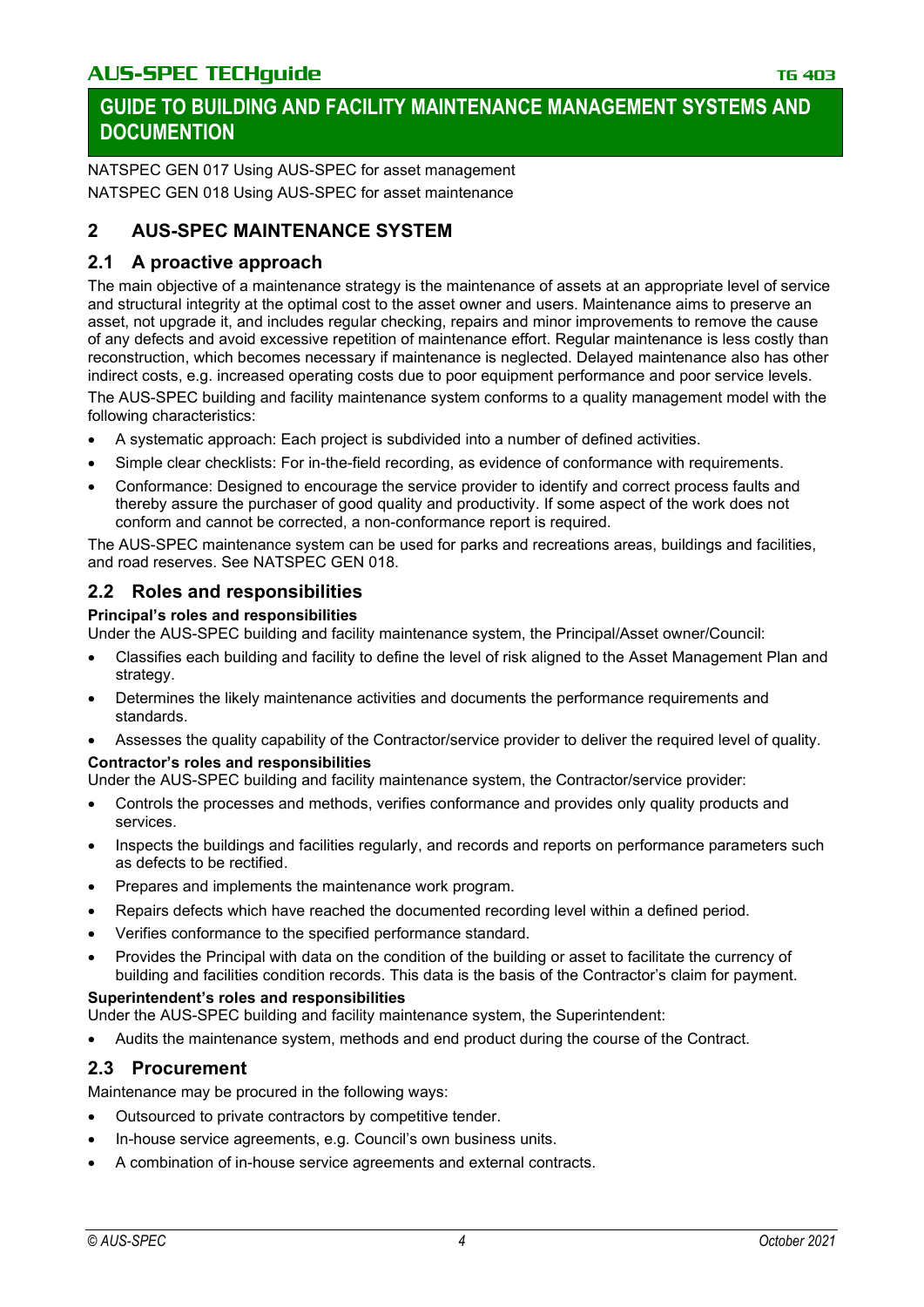The AUS-SPEC system is adaptable for use with any of these procurement methods. AUS-SPEC buildings and facilities maintenance worksections cover repairs, routine, periodic and urgent maintenance and cleaning of buildings and facilities. AUS-SPEC design and construction worksections can be incorporated into the documentation for projects requiring rehabilitation.

# **2.4 Types of work**

### **Maintenance and operations**

The types of work specified in AUS-SPEC building and facility maintenance cover:

- Maintenance activities.
- Operational activities, including cleaning and urgent, unplanned miscellaneous activities.

The process of maintenance and operations tasks reflect the following:

- The level of distress, breakage and nature of component damage involved with maintenance work.
- The urgent nature of miscellaneous (unplanned) works.
- The cyclical nature of cleaning work.

### **Capital renewals and replacement**

Renewal is major work which does not increase the asset's design capacity but restores, rehabilitates, replaces or renews an existing asset to its original capacity. For asset renewal and rehabilitation for buildings and facilities, use the NATSPEC *Building Basic* package and a combination of AUS-SPEC Construction worksections.

# **3 COMPONENTS OF THE BUILDING AND FACILITY MAINTENANCE SYSTEM**

The main components of the AUS-SPEC building and facility maintenance system are a series of *Templates* for processes that can be edited to suit a particular project and reflect the asset maintenance management policy of the asset owner. These *Templates* include:

- General requirements.
- Contract schedules.
- Quality requirements/Maintenance plan.
- Maintenance worksections defining performance requirements for classes of buildings and facilities with reference to the *NATSPEC Maintenance reference*.
- Classification categories of buildings and facilities.

# **3.1 General requirements**

### **Building and facility maintenance**

The *1501 General requirements – building and facility (Maintenance)* worksection is applicable to the general requirements of the Principal/Council for building and facility maintenance contracts. It includes plan requirements, contract period, work by others, environmental protection, safety plan requirements, emergency response, accidents, damage and measurement and payment. Edit this *Template* to create a master document for use on all building and facility maintenance contracts. Include project specification information in the BFMP, Activity specifications and the contract schedules, as appropriate.

### **Maintenance schedules**

The *1502 Maintenance schedules – building and facility* worksection should be read in conjunction with *1501 General requirements – building and facility (Maintenance)* worksection. It provides a series of worksheets including:

- Instructions for using maintenance worksheets.
- Maintenance activity/Work cost review.
- Routine maintenance schedule.
- Building and facility data sheets.
- Activity frequency schedule.
- Schedule of Lump Sum components
- Bill of quantities.
- Daywork rates schedule.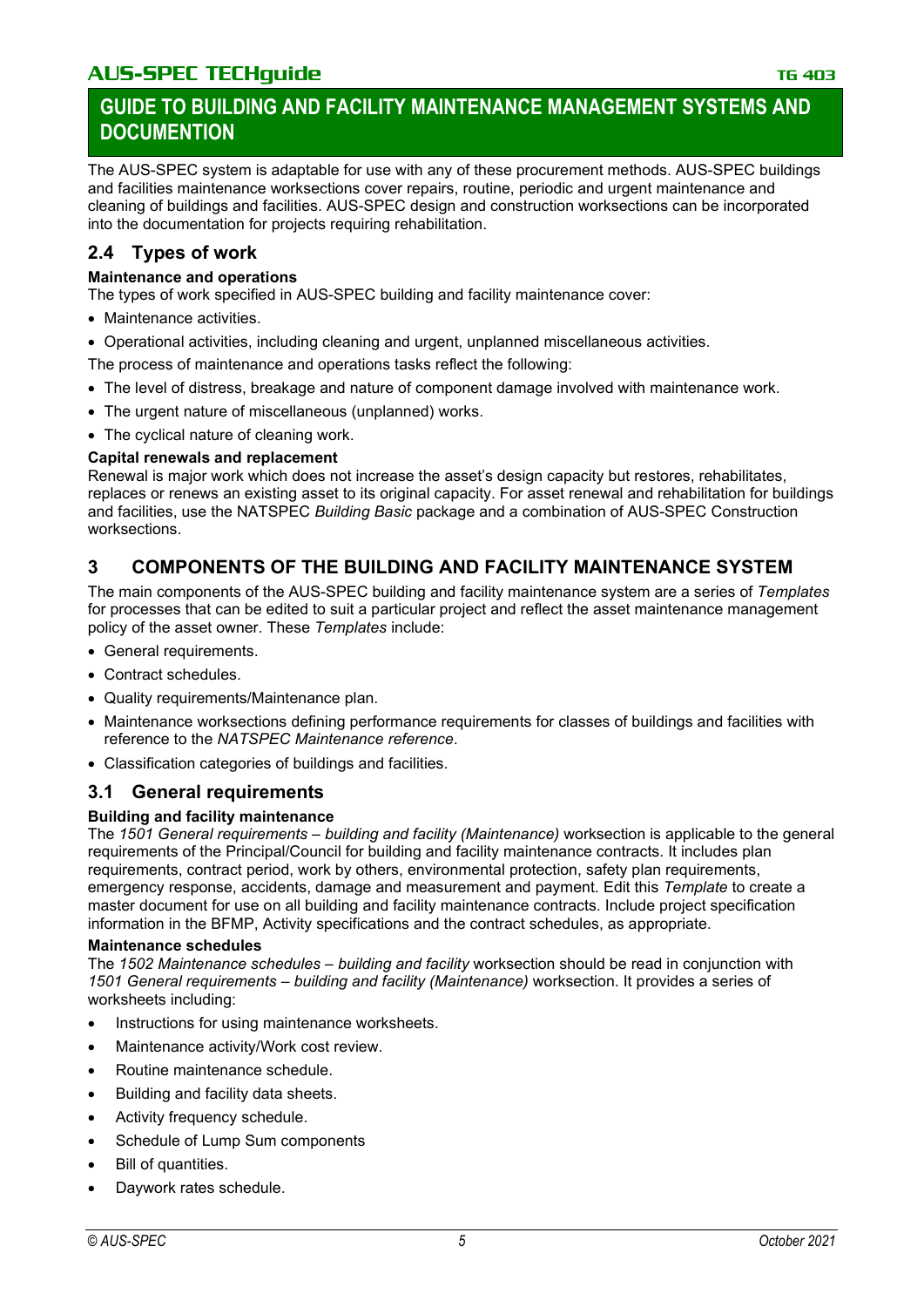Sample activity frequency schedule.

# **3.2 Quality requirements and maintenance plan**

### **Building and Facility Maintenance Plan (BFMP)**

A Building and Facility Maintenance plan (BFMP), required under the *1501 General requirements - building and facility (Maintenance)* worksection*,* is necessary, whether the Works will be performed by in-house employees or private contractors. A BFMP outlines the procedures to provide assurance that the materials and processes conform or will lead to performance conforming to the documented requirements. It provides the Principal with information regarding day to day execution of the maintenance works and the ways in which the Contractor/service provider will record and report information to the Superintendent.

AUS-SPEC requires the various cleaning and miscellaneous maintenance activities to be performed for each building, room or facility to conform to a documented cycle. The items will require cyclic frequencies of inspection and/or maintenance. Programmed maintenance for building components will be based on the results of scheduled inspections.

The *1503 Building and facility maintenance plan (BFMP)* worksection is based on the structure of a Quality manual and Quality plan. However, the simplified format does not require third party verification or extensive documentation by the Contractor/service provider. The BFMP is prepared by the Principal and completed with input from the Contractor/service provider.

The asset owner should review the BFMP regularly, e.g. when triggered by changes to the organisational objectives, asset requirements, regulation/ legislation, community views.

#### **BFMP Structure**

The BFMP is divided into two parts to allow a Tenderer, in the case of an external contract or to submit a conforming BFMP with minimum documentation at the time of tender. Additional information is added to the BFMP by the successful Tenderer during the course of the project. The parts are as follows:

- BFMP Part 1 is a description of the broad scope of the contract management requirements and includes the Activity specifications. The Principal edits the AUS-SPEC *Template* to suit the particular project and includes it as part of the Request for Tender (if a Request for Tender is being sought). Each Tenderer is required to supply details in the pro forma document. This allows tenders to be easily compared and assessed. Before letting the contract out, the Principal may negotiate adjustments to the proposals or details provided by the Tenderer.
- BFMP Part 2 comprises additional information for completion by the Contractor and submission to the Superintendent during the contract establishment period. BFMP Part 2 is supplied to inform the Tenderer of the method and extent of the reporting procedures required under the terms of the contract and is not for submission with the tender documents. BFMP Part 2 is developed within the establishment period as part of executing the contract and requires the Superintendent's approval. Part 2 includes information on:
- Maintenance procedures: Includes maintenance records, a safety statement, an environmental management plan, an emergency response plan, training and non-conformance management.
- Maintenance planning: Includes monitoring performance/service level, inspections, Superintendent's surveillance, work plan, recording of defects (Lump Sum or Dayworks), work program and reporting.

#### **Maintenance management forms**

*1504 Annexures to buildings and facility maintenance plan (BFMP)* should be read in conjunction with *1503 Building and facility maintenance plan (BFMP)* worksection. It provides a series of forms and worksheets to control the process of management and payment of work including:

- Instructions of using the BFMP proformas.
- Defect notice.
- Defects notice register.
- Notice of non-conformance.
- Non-conformance report.
- Preventative action request.
- Corrective action request.
- Community complaint form.
- Work order/Work variation form.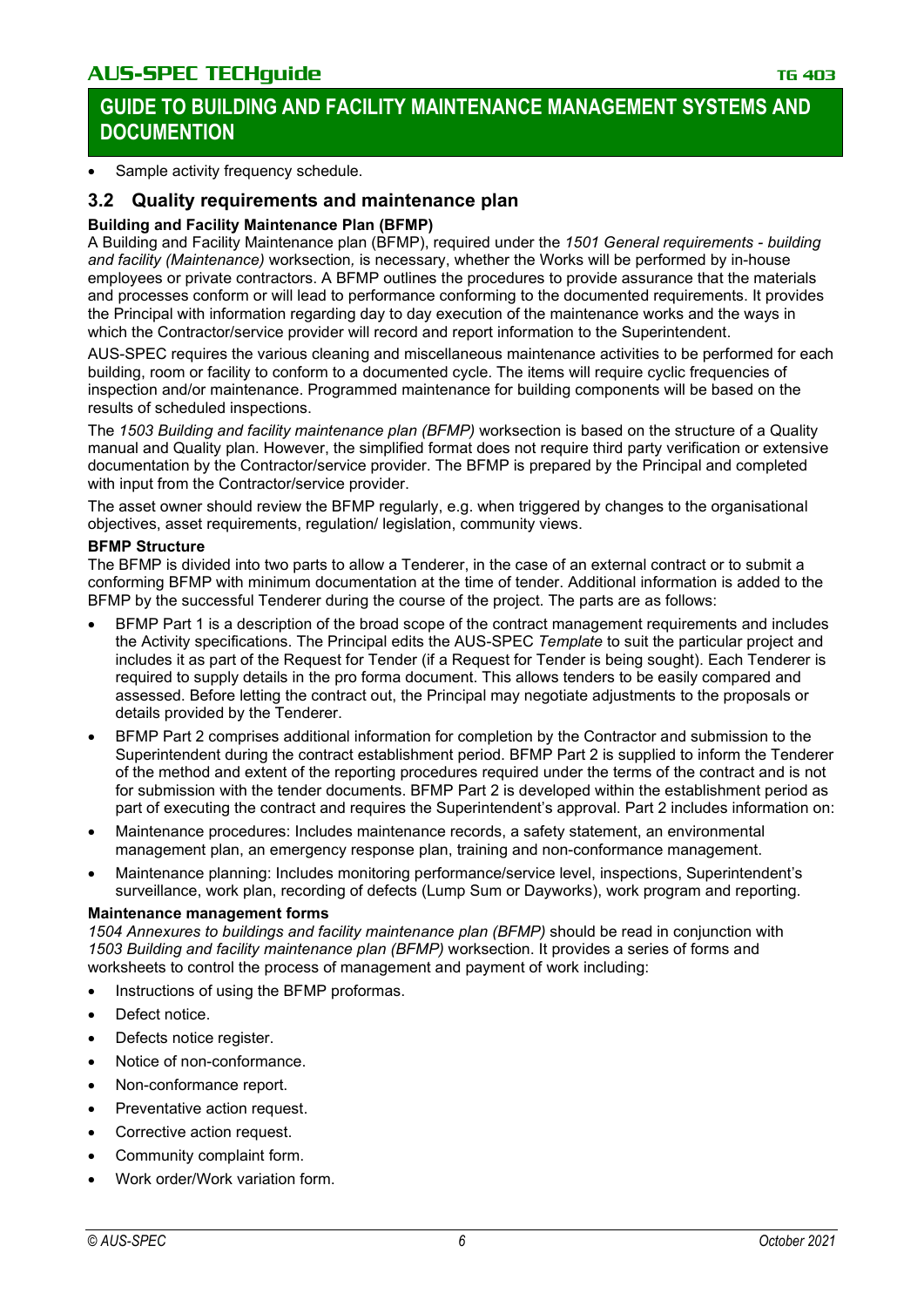• Maintenance worksections and *NATSPEC Maintenance reference.*

#### **List of AUS-SPEC Activity specifications and related NATSPEC reference worksections.** Activity specifications describe the work that has to be done under the contract.

| AUS-SPEC Activity specification Activity | code | Maintenance<br>component code worksections | Relevant NATSPEC Maintenance reference        |  |
|------------------------------------------|------|--------------------------------------------|-----------------------------------------------|--|
| <b>Structure</b>                         |      |                                            |                                               |  |
| 1530 External works                      | Е    | <b>TM</b>                                  | 0184m Termite management                      |  |
|                                          |      | <b>AC</b>                                  | 0272m Asphaltic concrete                      |  |
|                                          |      | <b>SB</b>                                  | 0273m Sprayed bituminous surfacing            |  |
|                                          |      | <b>CP</b>                                  | 0274m Concrete pavement                       |  |
|                                          |      | <b>SM</b>                                  | 0275m Paving - mortar and adhesive bed        |  |
|                                          |      | SS                                         | 0276m Paving - sand bed                       |  |
|                                          |      | LM                                         | 0259m Landscape maintenance                   |  |
|                                          |      | <b>TM</b>                                  | 0343m Tensioned membrane structures           |  |
|                                          |      | <b>FD</b>                                  | 0383m Sheet flooring and decking              |  |
|                                          |      | WE                                         | 0411m Waterproofing - external and tanking    |  |
|                                          |      | <b>MF</b>                                  | 0552m Metalwork - fabricated                  |  |
|                                          |      | CO                                         | 0612m Cementitious toppings                   |  |
|                                          |      | <b>CT</b>                                  | 0631m Ceramic tiling                          |  |
|                                          |      | <b>HR</b>                                  | 0892m Hydraulic repairs                       |  |
| 1531 Floors                              | F    | <b>TM</b>                                  | 0184m Termite management                      |  |
|                                          |      | <b>TT</b>                                  | 0185m Timber products, finishes and treatment |  |
|                                          |      | <b>SR</b>                                  | 0333m Stone repair                            |  |
|                                          |      | LS                                         | 0342m Light steel framing                     |  |
|                                          |      | LT                                         | 0382m Light timber framing                    |  |
|                                          |      | FD                                         | 0383m Sheet flooring and decking              |  |
|                                          |      | AF                                         | 0541m Access floors                           |  |
|                                          |      | JO                                         | 0551m Joinery                                 |  |
|                                          |      | CO                                         | 0612m Cementitious toppings                   |  |
|                                          |      | TE                                         | 0613m Terrazzo in situ                        |  |
|                                          |      | WW                                         | 0621m Waterproofing - wet areas               |  |
|                                          |      | <b>CT</b>                                  | 0631m Ceramic tiling                          |  |
|                                          |      | <b>ST</b>                                  | 0632m Stone and terrazzo tiling               |  |
|                                          |      | RF                                         | 0651m Resilient finishes                      |  |
|                                          |      | CA                                         | 0652m Carpets                                 |  |
|                                          |      | AT                                         | 0655m Timber flooring                         |  |
|                                          |      | FS                                         | 0656m Floor sanding and finishing             |  |
| 1532 Walls                               | W    | AS                                         | 0181m Adhesives, sealants and fasteners       |  |
|                                          |      | FS                                         | 0182m Fire-stopping                           |  |
|                                          |      | MT                                         | 0183m Metals and prefinishes                  |  |
|                                          |      | TM                                         | 0184m Termite management                      |  |
|                                          |      | BB                                         | 0331m Brick and block construction            |  |
|                                          |      | <b>SR</b>                                  | 0333m Stone repair                            |  |
|                                          |      | LS                                         | 0342m Light steel framing                     |  |
|                                          |      | <b>SF</b>                                  | 0346m Structural fire protection system       |  |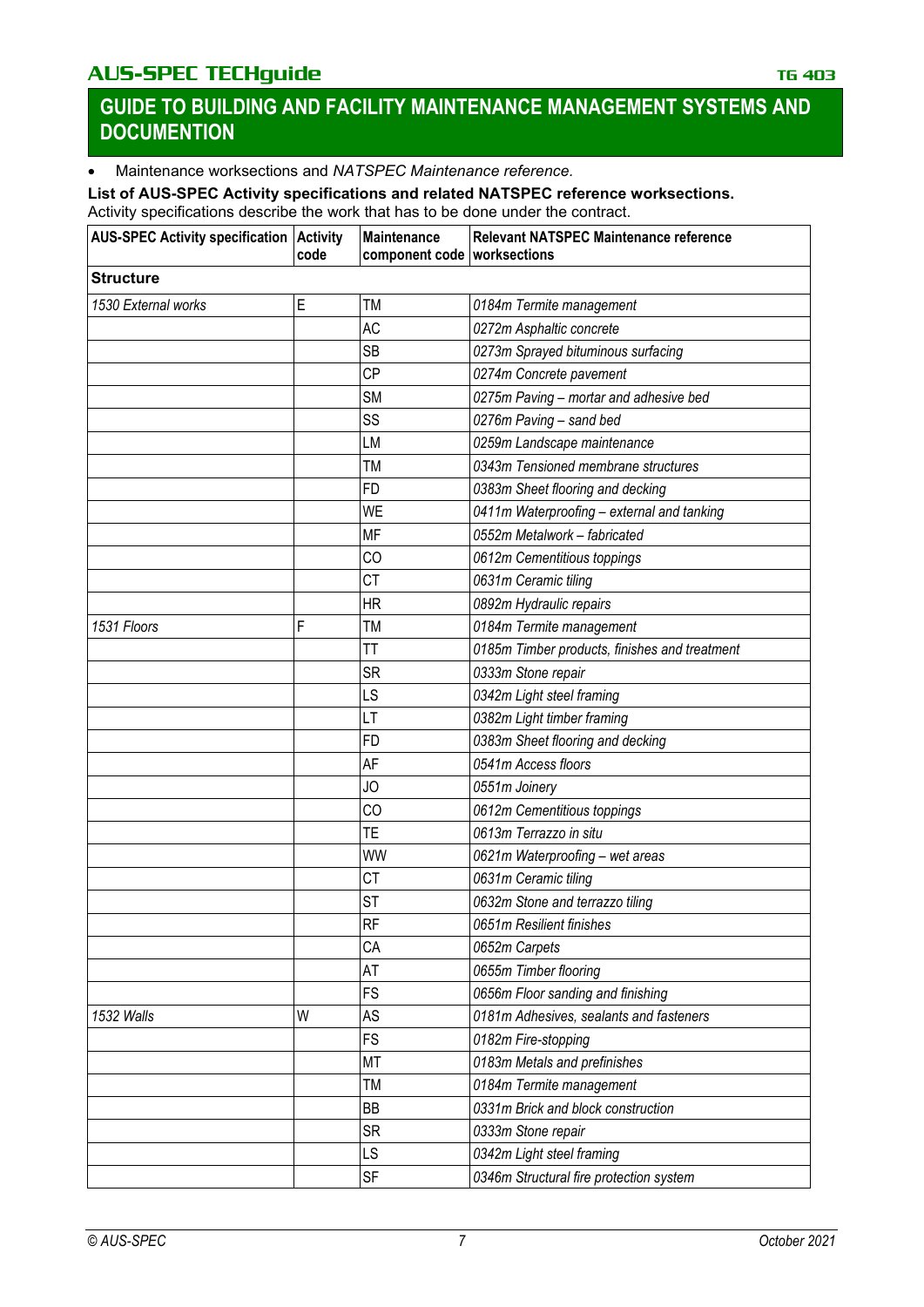| <b>AUS-SPEC Activity specification Activity</b> | code | Maintenance<br>component code   worksections | <b>Relevant NATSPEC Maintenance reference</b>  |
|-------------------------------------------------|------|----------------------------------------------|------------------------------------------------|
|                                                 |      | LT                                           | 0382m Light timber framing                     |
|                                                 |      | CC                                           | 0431m Cladding - combined                      |
|                                                 |      | GG                                           | 0461m Glass and glazing                        |
|                                                 |      | GB                                           | 0463m Glass blockwork                          |
|                                                 |      | TI                                           | 0471m Thermal insulation and pliable membranes |
|                                                 |      | П                                            | 0511m Lining                                   |
|                                                 |      | PC                                           | 0520m Partitions - combined                    |
|                                                 |      | CS                                           | 0525m Cubicle systems                          |
|                                                 |      | <b>RD</b>                                    | 0527m Room dividers                            |
|                                                 |      | SD                                           | 0581m Signage                                  |
|                                                 |      | PL                                           | 0611m Rendering and plastering                 |
|                                                 |      | <b>CT</b>                                    | 0631m Ceramic tiling                           |
|                                                 |      | <b>ST</b>                                    | 0632m Stone and terrazzo tiling                |
|                                                 |      | WP                                           | 0642m Wallcoverings                            |
|                                                 |      | PA                                           | 0671m Painting                                 |
| 1533 Doorways and windows                       | D    | AS                                           | 0181m Adhesives, sealants and fasteners        |
|                                                 |      | <b>MT</b>                                    | 0183m Metals and prefinishes                   |
|                                                 |      | LS                                           | 0342m Light steel framing                      |
|                                                 |      | LT                                           | 0382m Light timber framing                     |
|                                                 |      | WI                                           | 0451m Windows and glazed doors                 |
|                                                 |      | DL                                           | 0453m Doors and access panels                  |
|                                                 |      | DH                                           | 0455m Door hardware                            |
|                                                 |      | GG                                           | 0461m Glass and glazing                        |
|                                                 |      | GB                                           | 0463m Glass blockwork                          |
|                                                 |      | П                                            | 0511m Lining                                   |
|                                                 |      | PC                                           | 0520m Partitions - combined                    |
|                                                 |      | <b>RD</b>                                    | 0527m Room dividers                            |
|                                                 |      | JO                                           | 0551m Joinery                                  |
|                                                 |      | PL                                           | 0611m Rendering and plastering                 |
|                                                 |      | <b>CT</b>                                    | 0631m Ceramic tiling                           |
|                                                 |      | RF                                           | 0651m Resilient finishes                       |
|                                                 |      | <b>WP</b>                                    | 0642m Wallcoverings                            |
|                                                 |      | PA                                           | 0671m Painting                                 |
| 1534 Ceiling                                    | C    | AS                                           | 0181m Adhesives, sealants and fasteners        |
|                                                 |      | <b>FS</b>                                    | 0182m Fire-stopping                            |
|                                                 |      | MT                                           | 0183m Metals and prefinishes                   |
|                                                 |      | LS                                           | 0342m Light steel framing                      |
|                                                 |      | LT                                           | 0382m Light timber framing                     |
|                                                 |      | TI                                           | 0471m Thermal insulation and pliable membranes |
|                                                 |      | $\mathsf{L}\mathsf{I}$                       | 0511m Lining                                   |
|                                                 |      | <b>SL</b>                                    | 0531m Suspended ceilings - combined            |
|                                                 |      | PA                                           | 0671m Painting                                 |
| 1535 Roofing                                    | R    | AS                                           | 0181m Adhesives, sealants and fasteners        |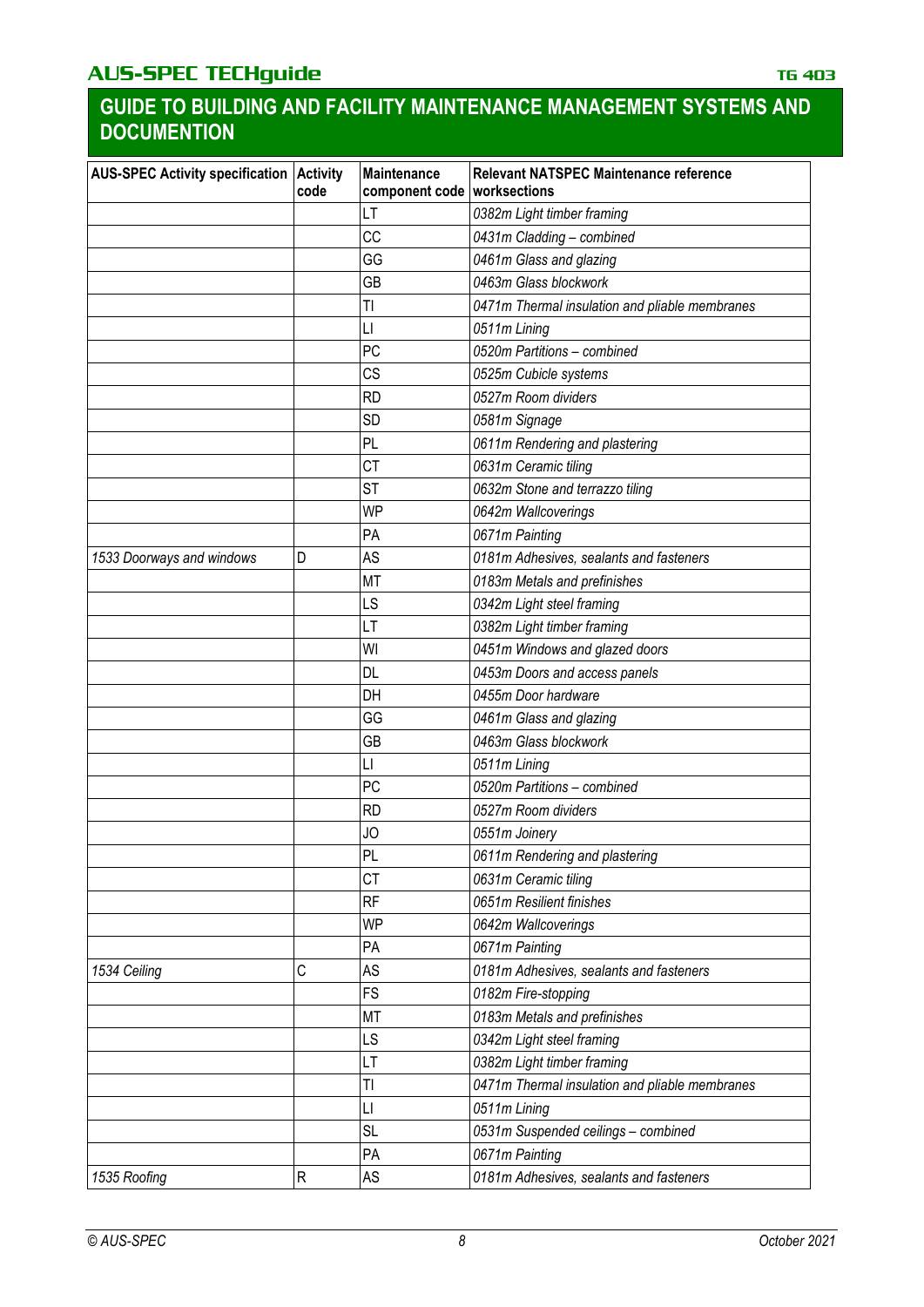| <b>AUS-SPEC Activity specification</b>                 | <b>Activity</b><br>code | <b>Maintenance</b><br>component code   worksections | Relevant NATSPEC Maintenance reference         |
|--------------------------------------------------------|-------------------------|-----------------------------------------------------|------------------------------------------------|
|                                                        |                         | <b>MT</b>                                           | 0183m Metals and prefinishes                   |
|                                                        |                         | <b>SF</b>                                           | 0342m Light steel framing                      |
|                                                        |                         | <b>TM</b>                                           | 0343m Tensioned membrane structures            |
|                                                        |                         | <b>TF</b>                                           | 0382m Light timber framing                     |
|                                                        |                         | <b>WP</b>                                           | 0411m Waterproofing - external and tanking     |
|                                                        |                         | <b>RO</b>                                           | 0421m Roofing - combined                       |
|                                                        |                         | $\overline{1}$                                      | 0471m Thermal insulation and pliable membranes |
| <b>Services</b>                                        |                         |                                                     |                                                |
| 1571 Mechanical systems                                | M                       | <b>MM</b>                                           | 0792m Mechanical maintenance                   |
|                                                        |                         | <b>MR</b>                                           | 0793m Mechanical repairs                       |
| 1572 Hydraulic systems                                 | Η                       | LM                                                  | 0259m Landscape maintenance                    |
|                                                        |                         | HM                                                  | 0891m Hydraulic maintenance                    |
|                                                        |                         | <b>HR</b>                                           | 0892m Hydraulic repairs                        |
| 1573 Electrical systems                                | E                       | AF                                                  | 0541m Access floors                            |
|                                                        |                         | SD                                                  | 0581m Signage                                  |
|                                                        |                         | EM                                                  | 0991m Electrical maintenance                   |
|                                                        |                         | ER                                                  | 0992m Electrical repairs                       |
| <b>Operation - building</b>                            |                         |                                                     |                                                |
| 1581 External building surveillance                    |                         |                                                     |                                                |
| 1582 Accident repairs<br>(Recoverable)                 | <b>ORR</b>              |                                                     |                                                |
| 1583 Emergency call out                                | <b>OCO</b>              |                                                     |                                                |
| 1584 Storm damage response                             | <b>OEB</b>              |                                                     |                                                |
| 1586 Internal cleaning                                 |                         |                                                     |                                                |
| 1587 Sanitary cleaning                                 | <b>OSA</b>              |                                                     |                                                |
| 1588 Window cleaning                                   | <b>OWI</b>              |                                                     |                                                |
| 1589 Cleaning -blinds and fire<br>proofing of curtains | <b>OCB</b>              |                                                     |                                                |

# **3.3 Classification categories of buildings and facilities**

# **General**

Not all buildings and facilities will require the same frequency of cleaning, maintenance or performance requirements for the same activities. The classification of each building and facility allows Council the flexibility to assign different levels of service to different categories, which is generally related to estimated usage. However, some organisations may use other criteria, this may affect the frequency in the "response time" section of the performance requirements.

# **AUS-SPEC building classification categories**

AUS-SPEC has adopted a functional classification based on the use of generic building or room categories as set out below. Each has a unique set of maintenance requirements:

- Offices: All business offices, whether in a metropolitan or rural area, in an operational or administrative setting, have the same basic maintenance and cleaning performance requirements.
- Auditoriums, halls, larger meeting rooms (> 50 seated), Senior Citizens Centres: All larger (> 50 seats) functional areas that can be used for large meetings, functions and performances.
- Commercial and office kitchens: All kitchen facilities in halls, function rooms and those associated with offices (e.g. tea rooms).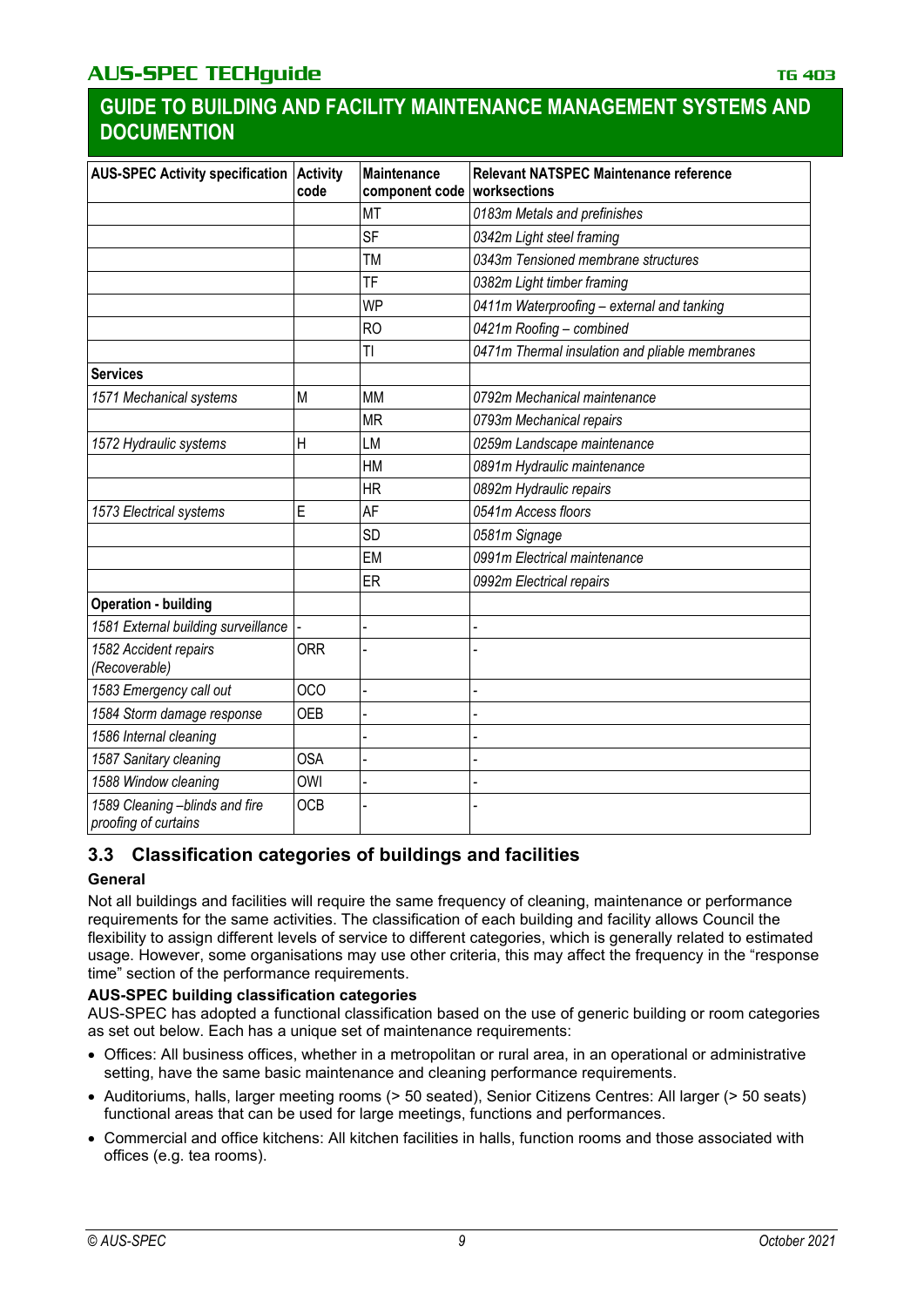- Sports centres, multi-purpose centres: Large purpose-built buildings used for indoor recreation, and sporting activities such as basketball, indoor cricket and soccer, and gymnastics. Also includes halls for band practices, martial arts, ballet practice.
- Foyers, hallways, public general purpose areas, libraries: All circulation areas, such as entrance areas to buildings and access hallways and related public areas used for displays, e.g. art display.
- Meeting rooms, Council chambers, board rooms (< 50 seated): Rooms for meetings and small functions  $(\leq 50$  seats).
- Park/shopping centre toilets: Toilet blocks in parks and open spaces and in shopping areas and malls.
- Health centres, clinics, surgeries: Specialised areas requiring high level cleaning and maintenance. Includes any area used for general public health purposes at the local government level, e.g. immunisation clinics, blood donor centres, baby health centres. This category specifically excludes any activity associated with doctors' surgeries and hospitals.
- Machinery workshops, works depots, utility buildings: Purpose-built utility buildings for work, maintenance and repair of plant and machinery, including plant sheds, pump and machinery rooms. The primary objective is cleaning for safety related matters, e.g. neutralising the effect of oil spills.
- Special use buildings/rooms, e.g. childcare centres: Purpose-built buildings dedicated to a single activity.

# **Excluded activities**

Maintenance of major service components of buildings and facilities have been excluded from AUS-SPEC as the execution of these activities includes very specialist applications and varies according to each Council's approach and method of operation.

These specialist activities include the maintenance of:

- Medical facilities.
- Facilities for medical or scientific research.
- Waste incinerators and sewerage plants.
- Olympic pools/aquatic centres.
- Fire protection performance testing.
- Telecommunications performance testing.

# **4 APPLICATION OF A BUILDING AND FACILITY MAINTENANCE PLAN**

# **4.1 Trial contracts**

It is recommended that Principals embarking on the development of the competitive provision of buildings and facilities maintenance, appoint a project manager to first apply the AUS-SPEC maintenance system to trial maintenance contracts using in-house staff for the following reasons:

- To determine the correct level of work involved and investment required to meet the requirements built into the BFMP.
- To allow staff to learn the maintenance process and become familiar with a competitive contract environment.
- To progressively collate key buildings and facilities asset information necessary to quantify typical maintenance resource requirements.
- To test the quality of the ongoing asset management data produced by the BFMP.
- To quantify realistic budget allocations to the components of maintenance activity in the network so that budgetary control will persist with the advent of a contractual rather than resource driven program.

# **4.2 Implementation phase**

# **Present AUS-SPEC maintenance system to the Principal's works group or business unit**

Explain the process and documentation, and form committees to review the Activity specifications, and General requirements for local application.

The Principal needs to review the AUS-SPEC documentation and adjust definitions, performance criteria and method of payment to suit circumstances. For example, during implementation, the Principal may adopt a greater number of activities for schedule of rates payment rather than Lump Sum payment due to a lack of historical data on both inventory and previous expenditure patterns.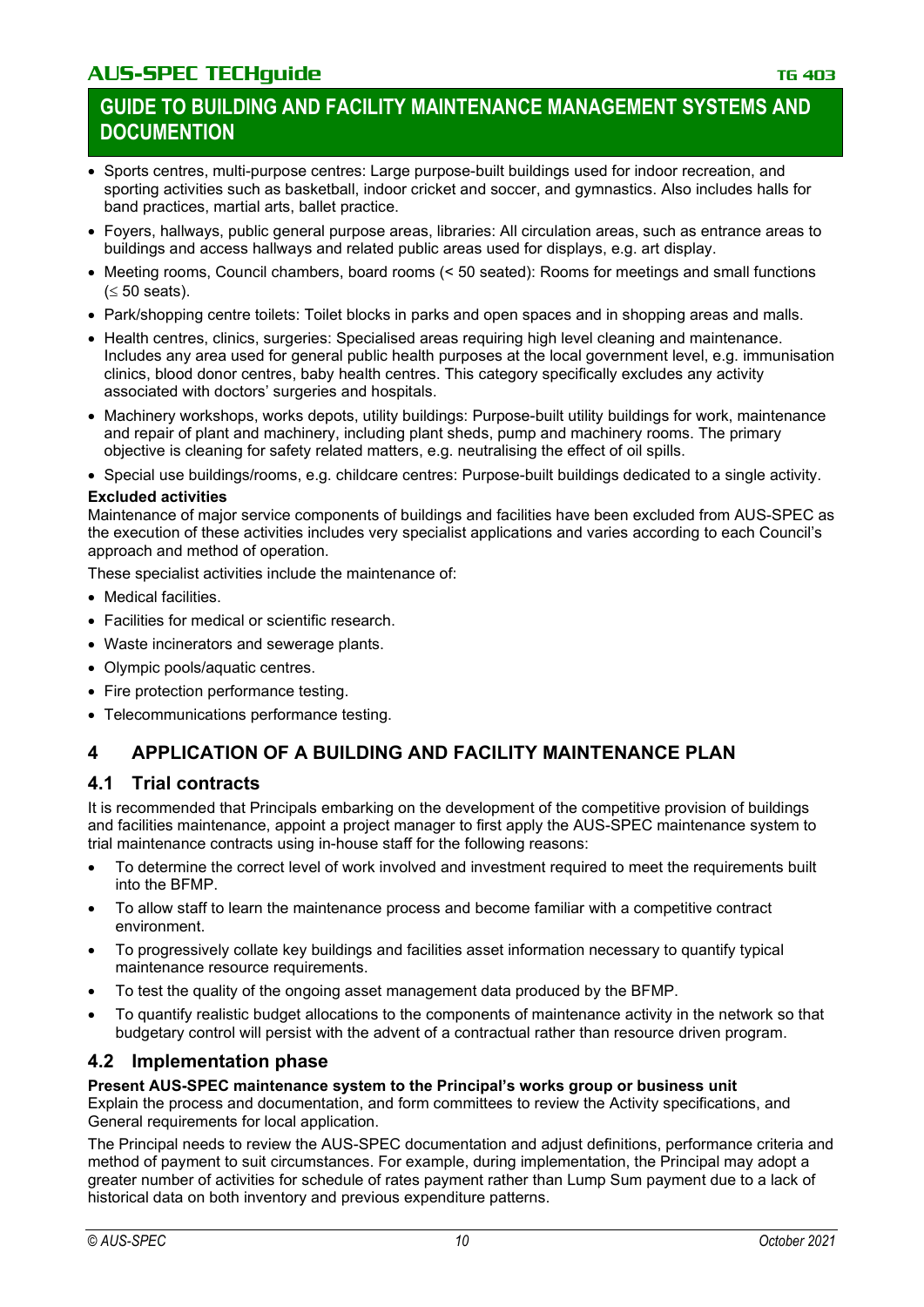### **List the implementation tasks**

Define the tasks and time scale for implementation and the required resources including:

- Review of Activity definitions and performance criteria.
- BFMP documentation.
- Reporting system establishment.
- Resources for initial inventory surveys and inspections.
- Develop the trial buildings and facilities network definition information.

Define the trial buildings and facilities network using schedules and base maps. Use the work done during the AASB116 asset management data capture and also Maintenance Management System (MMS) data.

Alternatively, use the Core and advanced flow charts in IPWEA-NAMS.AU Practice Note 3 for a conditional assessment of the building assets, depending on the level of detail required.

### **Establish a test group for a virtual trial of the process**

Amend the *Templates* to suit the Principal's requirements, making sure the documented process is efficient and effective. Inspections will be done by the provider and the **Maintenance Defect Register (MDR)** will be created by the Project Manager. When a defect is detected, it is entered into the MDR and a response organised in conformance with the appropriate Activity specification and ACR. In order to allow the Project Manager to monitor effort and costs assigned to the AUS-SPEC activities and network segments, a costing code system will need to be developed for the implementation trial. This localised network information will be invaluable at completion of the trial when the business unit or tenderers quantify lump sums and unit rates.

### **Allow the test crew/work gang to identify areas for improvement**

Allow the test crew/work gang to identify Activity specifications, and management processes that need improvement and allocate resources to implement these improvements. Also involve all administrative staff (in particular financial staff) to make sure the appropriate independent reporting and financial systems will be available, and these systems will be resourced to allow them to be carried out efficiently and with probity.

### **Instigate a full-scale implementation trial of six months**

When most processes, systems and resources are in place, allow a realistic implementation phase to proceed. This may cover a geographic zone within a Council area or the entire Council area. During the trial period, it is recommended that existing cost and production reporting systems are maintained in parallel with the trial. Timesheet and employee payment systems are not affected by the implementation of the AUS-SPEC maintenance system.

### **Recommend adjustments to performance requirements/service levels**

This will be possible as the level of the building and facility maintenance budget is monitored relative to the effectiveness of work done and the condition of the network.

### **The end of the implementation phase**

The Principal should aim to have documentation which is clear in its requirements and consistent in its format. The Principal can then choose to either test its maintenance delivery proficiency in the open marketplace or operate an internal contract awarded to an in-house business unit.

At conclusion of the implementation phase, it is anticipated that sufficient asset inventory and historical expenditure data will be available so that the payment methods will more closely reflect the Lump Sum listings in the AUS-SPEC *Templates*. The implementation period will vary from organisation to organisation.

# **4.3 Daywork rates**

Work that is designated for payment on a Daywork rates basis can only be instigated by the issue of a Work Order with an estimate of cost provided by the contractor and approval of the superintendent. The organisation may keep control of expenditure by issuing works orders in an orderly manner.

# **4.4 Example of implementation phase**

# **Case study**

Several case studies in IIMM and AMB Section 4.2.3 provide examples for implementing a proactive approach to buildings and facilities and Technical levels of service for building which can be used in conjunction with the AUS-SPEC maintenance system.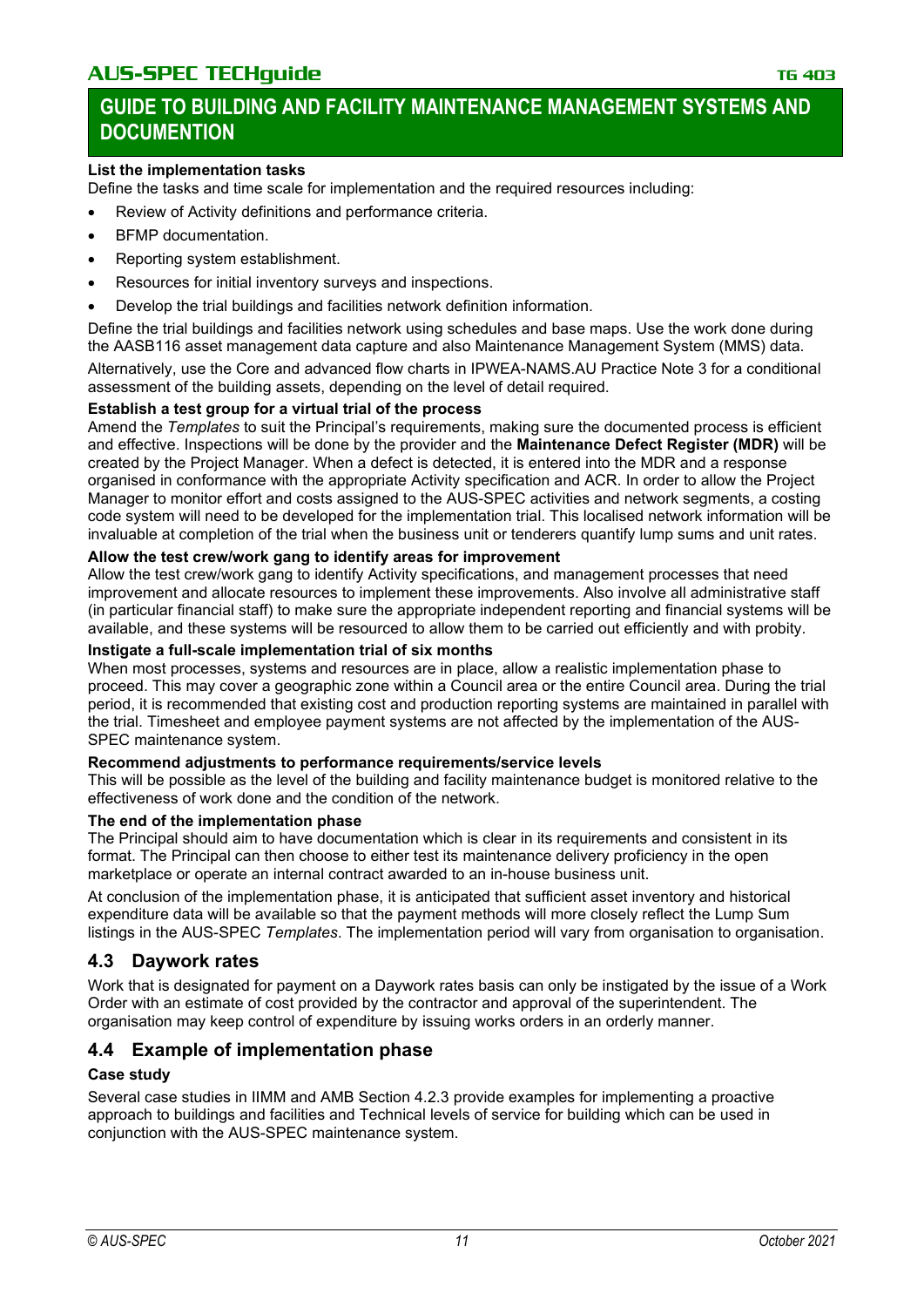# **4.5 Data collection**

Maintenance requires an inventory of all assets. The form and type of data required by the AUS-SPEC maintenance system is consistent with other management systems, and as a result, the data can be used to assist with the generation of reports to improve the development of future works programs and to assist with buildings and facilities management.

The data collected facilitates increasing accuracy for costing on a building/facility basis and assists with the efficient and effective management of the network. The Maintenance Defects Register also provides records which may be required as a defence against litigation.

IIMM Section 4.2.6 provides more information on data collection processes and Figure 4.2.6.1 illustrates the information strategy to collect store, analyse, report and maintain the asset data. Collected asset data can be maintained and improved in accordance with IIMM section 4.2.7.

IIMM Case studies 2.4.5a and 2.4.5b provide examples of building and facilities data collection approach taken by local government.

#### **Specialised technology for data collection**

Consider the use specialised systems and technology, e.g. GIS, digital photography, GPS equipment and satellite navigation, mobile communications and electronic data acquisition equipment. These systems provide several benefits for efficient and improved means of data collection for maintenance purposes.

IIMM Section 4.3 provides more detail on information systems and tools for recording and maintaining asset data. For buildings, electronic data collection improves data accuracy and ongoing data maintenance. IPWEA-NAMS.AU Practice Note Section 16, Toolkit provides various options for mobile applications directly linked to a software application to provide a data collection tool that is integrated with analysis and reporting.

# **4.6 Benchmarking**

Benchmarking is possible with other organisations using the AUS-SPEC maintenance specification system, as the work process and the outcome are effectively the same.

Following implementation, the system progressively improves, and this provides the asset owner with the control and historical data that allows the organisation to competently improve the management of the assets.

# **5 COMPILATION OF CONTRACT DOCUMENTS**

### **5.1 General**

Documentation for maintenance contracts generally follows the production and procedures outlined in AUS-SPEC TG 102 and TG 103 with appropriate amendments.

Standard contract documentation is in two sections:

- Section A Tender documents: If the maintenance contract will be with an external Contractor, assemble the *0122 Information for tenderers* and *0123 Conditions of tendering* worksection separately.
- Section B Contract documents: Assemble contract documents, free from discrepancies and omissions, in 4 volumes as described in the **Contract documentation volumes table.**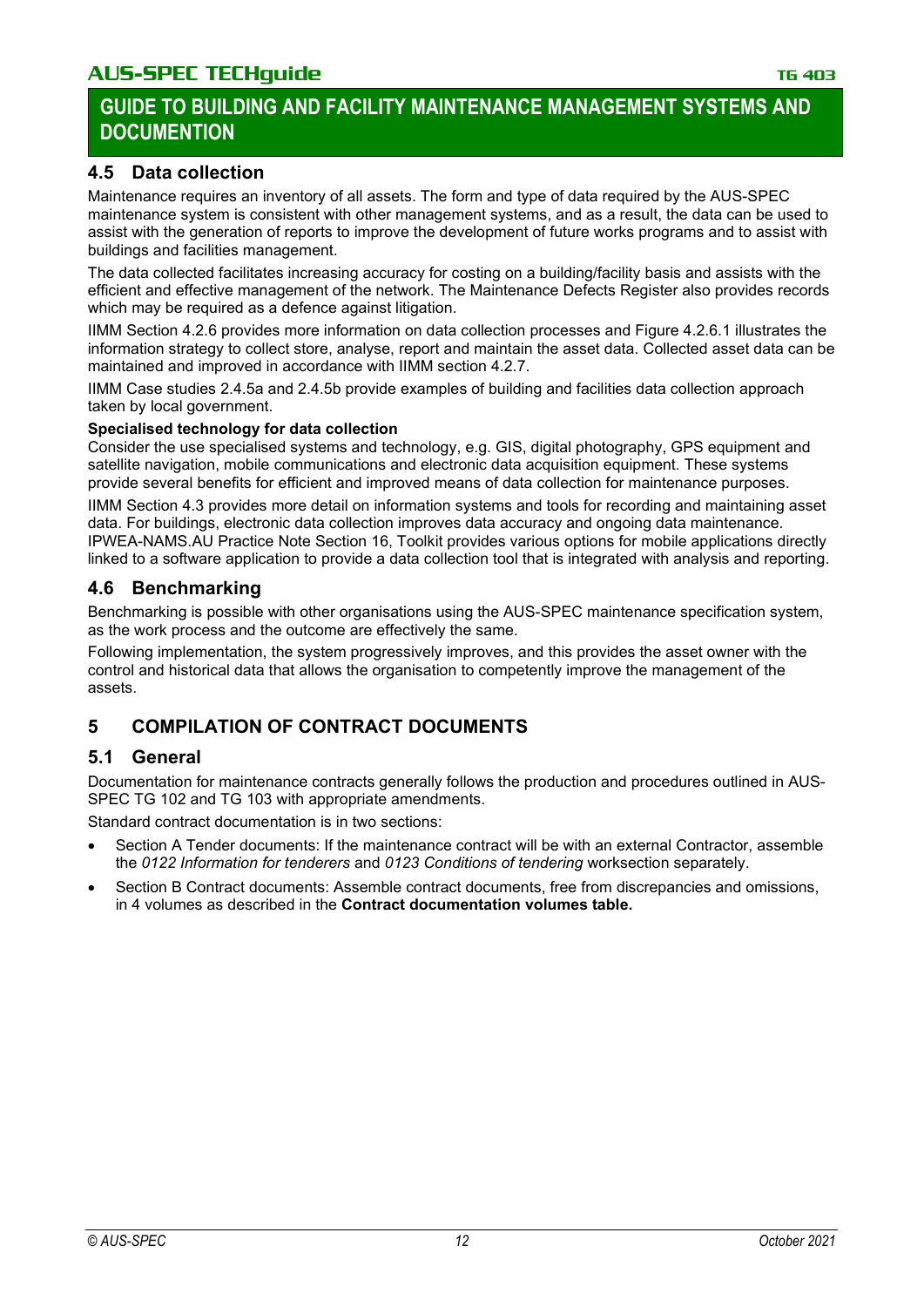| <b>Contract documentation volumes table</b>                                       |                                                                                                            |                                                                                                                                                                                                                                                                                                                 |
|-----------------------------------------------------------------------------------|------------------------------------------------------------------------------------------------------------|-----------------------------------------------------------------------------------------------------------------------------------------------------------------------------------------------------------------------------------------------------------------------------------------------------------------|
| <b>Contract volumes</b>                                                           | Include the following AUS-SPEC<br>worksections and related documents                                       | <b>Notes</b>                                                                                                                                                                                                                                                                                                    |
| Volume 1<br>CONDITIONS OF CONTRACT<br>(General workgroup)                         | 0147 General conditions of contract.                                                                       | This worksection outlines the general conditions of<br>contract AS 2124, the annexures to the contract and<br>the special conditions of contract.<br>The General conditions of contract (e.g. AS 2124) is<br>included in the contract documents by reference in<br>the 0147 Conditions of contract worksection. |
|                                                                                   | Annexure to General conditions of contract.                                                                | These are pre-printed forms of Annexure Part A and<br>B for standard contracts.                                                                                                                                                                                                                                 |
|                                                                                   | Special conditions of contract.                                                                            | Refer to AUS-SPEC TG 404 for guidance on<br>adapting general conditions of contract to building<br>and facility maintenance                                                                                                                                                                                     |
| Volume <sub>2</sub><br><b>TECHNICAL SPECIFICATIONS</b>                            | Technical specification: 1501 General<br>requirements - building and facility<br>(Maintenance).            | This worksection is applicable to the General<br>requirements of the Principal/Council for building<br>and facility maintenance contracts.                                                                                                                                                                      |
|                                                                                   | 1502 Maintenance schedules - building and<br>facility includes schedules of routine<br>general maintenance | Project specific information provided by the<br>Principal.                                                                                                                                                                                                                                                      |
|                                                                                   | Quality: 1503 Building and facility<br>maintenance plan (BFMP)                                             | Procedure for conformance. Includes list of<br>specification activities                                                                                                                                                                                                                                         |
|                                                                                   | Building and facility maintenance Activity<br>specifications.                                              | For maintenance activities use AUS-SPEC<br>worksections 1531 - 1573. For operational activities<br>use AUS-SPEC worksections 1581 - 1589.                                                                                                                                                                       |
|                                                                                   | 1504 Annexures to building and facility<br>maintenance plan (BFMP).                                        | Non-conformance management forms, Work Order<br>form, community complaint form and damage report<br>forms. It also includes completed sample forms for<br>guidance. Provided for information only.                                                                                                              |
|                                                                                   | NATSPEC Maintenance reference.                                                                             |                                                                                                                                                                                                                                                                                                                 |
| Volume 3                                                                          | Map(s) of buildings and facilities Network.                                                                |                                                                                                                                                                                                                                                                                                                 |
| <b>BUILDING AND FACILITY</b><br>DEFINITION INFORMATION<br>(Separate compilation - | Building and facility data sheet:<br>1502 Maintenance schedules - building and<br>facility.                | Includes schedule of Activity frequency.                                                                                                                                                                                                                                                                        |
| referenced in this Guide) the<br>building and facility and within the             | Other schedules and details of assets.                                                                     | Detail plans.                                                                                                                                                                                                                                                                                                   |
| scope of the contract                                                             | Standard drawings.                                                                                         |                                                                                                                                                                                                                                                                                                                 |
| Volume 4<br><b>TENDER SUBMISSION</b><br><b>DOCUMENTS (General</b><br>workgroup)   | 0124 Tender submission documents.                                                                          | This worksection outlines the tender submission<br>documents required for the contract such as:<br>• Tender forms.<br>• Tenderer's particulars - current commitments.<br>· Declarations.                                                                                                                        |
|                                                                                   | 1502 Maintenance schedules - building and<br>facility (Maintenance).                                       | This worksection includes schedule of Lump Sum,<br>Bill of quantities and Daywork rates.                                                                                                                                                                                                                        |
|                                                                                   | 1503 Building and facility maintenance plan<br>(BFMP) Part 1.                                              | BFMP Part 1 is completed by the Contractor for<br>tender submission.                                                                                                                                                                                                                                            |
| ASSOCIATED DOCUMENTS                                                              | Council's WHS policy and induction<br>package.                                                             |                                                                                                                                                                                                                                                                                                                 |
|                                                                                   | Building and facility maintenance history.                                                                 |                                                                                                                                                                                                                                                                                                                 |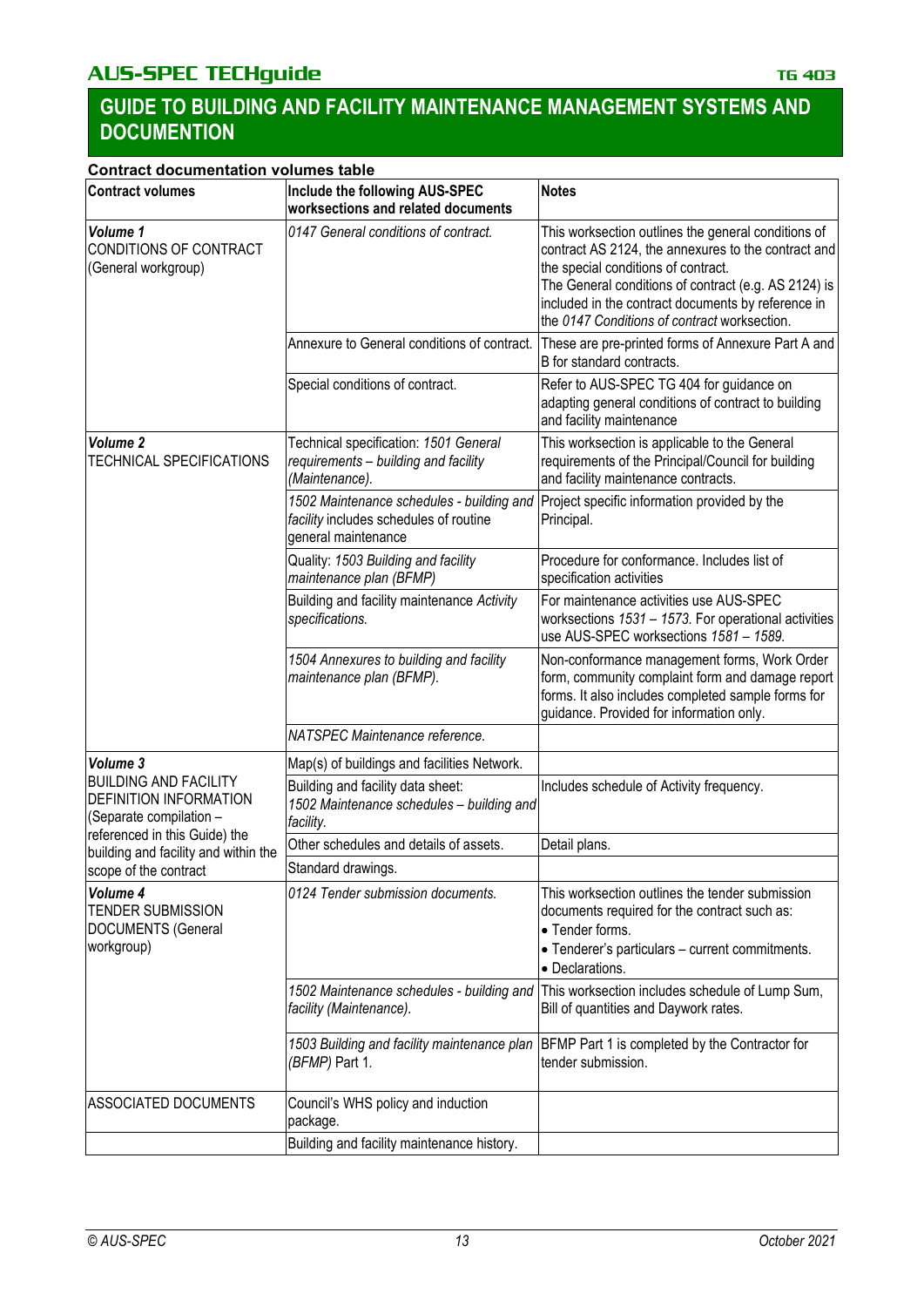#### **Binding**

Volumes: Bind volumes separately.

Exhibit copies: Spiral bind to fix editions for legal and contractual reasons.

Working copies: Assemble in ring binders.

Associated documents: Bind separately without volume status to indicate their exclusion from the formal contract documents.

Alternatively use the electronic records management system.

Responsibility: Assign the responsibility of supervising consistency across all Council/Owner contracts, to one Council/Owner officer or manager, in conformance with an appropriate Contracts policy.

# **5.2 Volume 1 – Conditions of contract**

#### **Select the General conditions of contract**

The AUS-SPEC maintenance system can be used as a fully outsourced contract maintenance regime or as a service agreement governing services provided by an in-house business unit. Some business units may act as a head contractor and subcontract selected operations as minor contracts.

Commonly used General conditions of contract include NCW4, NPWC3 (NSW), GC21, AS 2124 and AS 4000. Other specific documents generated by individual consultants may also be used.

#### **Complete the Annexures to the General conditions of contract**

These are pre-printed forms of Annexure Part A and Part B for standard contracts.

#### **Prepare any special conditions of contract**

Refer to AUS-SPEC TG 404 for guidance on issues which impact on normal contract requirements and need to be provided as supplementary clauses for contract documentation. This is provided in a checklist format.

### **5.3 Volume 2 – Technical specifications**

#### **Technical specifications**

Components: Three parts as follows:

- *1501 General requirements – building and facility (Maintenance).*
- *1503 Building and facility maintenance plan (BFMP) and 1504 Annexures to building and facility maintenance plan.*
- Activity specifications (maintenance and operations specifications) and *NATSPEC Maintenance reference*.

#### **Compilation process**

Extent: All parts require customising by the Principal with project specific information.

• *1501 General requirements – building and facility (Maintenance)*: Complete the prompts in the main body of text and complete the Annexures as follows:

#### **Define the extent of work**

Select the maintenance activities to be provided in the building and facility maintenance contract from the list in the *1503 Building and facility maintenance plan* worksection.

#### **Compile the schedule of work by others**

Schedule routine general maintenance work, to be performed by others, under Council's rolling works program during the Contract period, in the *1502 Maintenance schedules – building and facility* worksection.

#### **Review Principal supplied items**

Review the materials and services to be supplied by the Principal, edit the *1501 General requirements – building and facility (Maintenance)* worksection, as appropriate, and complete or delete the schedule in the*1502 Maintenance schedules – building and facility* worksection.

#### **Review mandatory resources and key staff**

Review the minimum mandatory resources required to be provided by the Contractor and document these in the*1503 Building and facility maintenance plan* worksection*.*

#### **Edit Templates where necessary**

Edit the AUS-SPEC *Template* clauses by deletion or addition of text to suit specific local requirements.

#### **Complete Principal supplied information**

Complete the details identified with a (P) in the *1502 Maintenance schedules – building and facility* and *1503 Building and facility maintenance plan* worksections. The Principal defines the content of the BFMP, which includes a complete set of Activity specifications for the contract.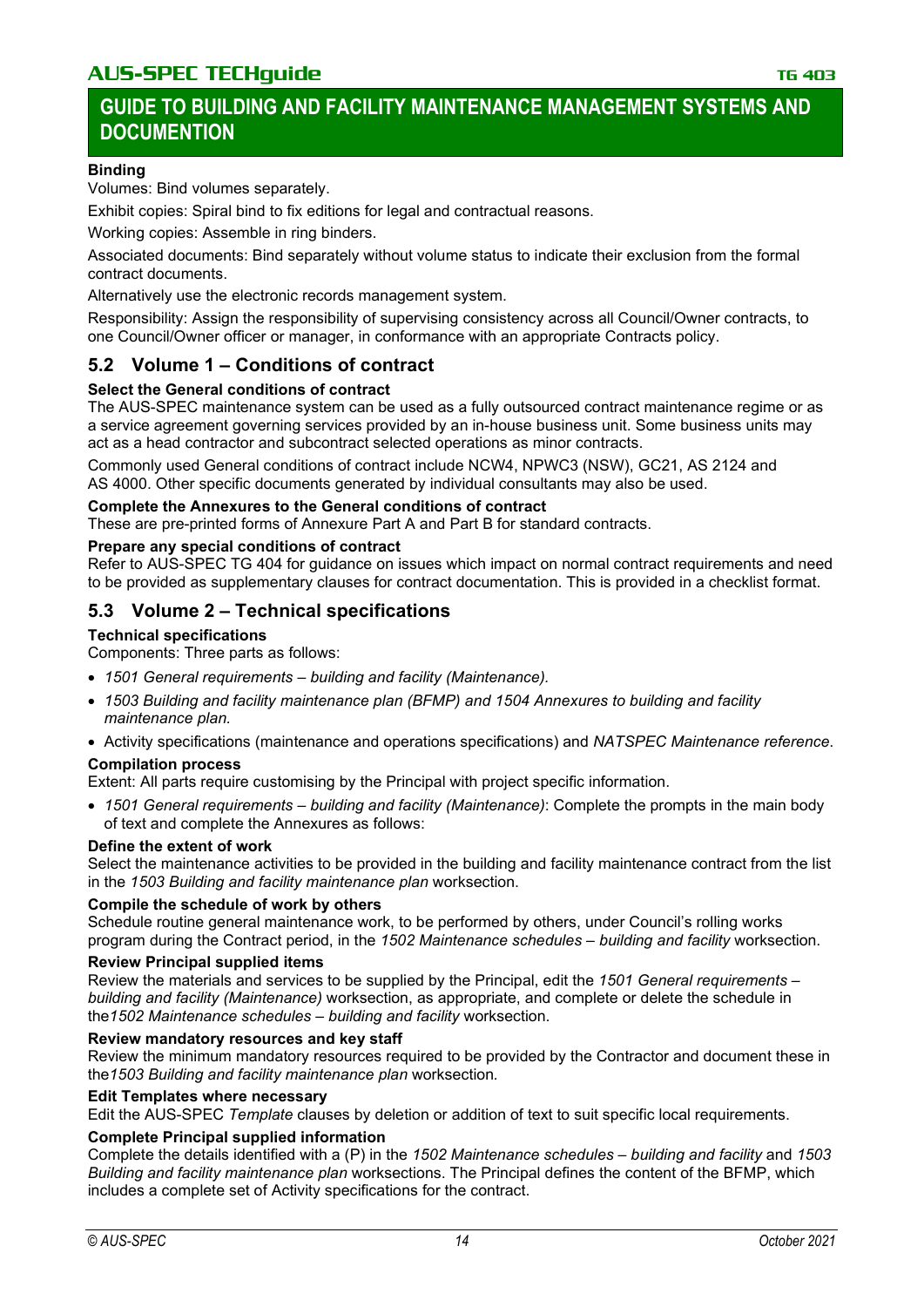### **Review Activity specification requirements**

Review the default template response times and compulsory intervention levels and method of payment in line with the Principal's asset management strategy.

### **Environmental management training**

In addition to the compilation of Volume 2, the Principal should prepare, or arrange for, a training course in environmental practice appropriate to the requirements of the Environmental Management Plan documented in the *1501 General requirements – building and facility (Maintenance)* worksection.

#### **Heritage considerations**

Include heritage considerations in the *1501 General requirements – building and facility (Maintenance)* worksection, prepare a separate plan if required, for the maintenance of heritage assets.

- Maintenance plan.
- *NATSPEC Maintenance reference*.

### **5.4 Volume 3**

### **Buildings and facilities definition information**

General: Depicts the area of responsibility in which the contractor will perform the defined maintenance activities of the contract. It is equivalent to the drawings in a construction contract.

Components:

- Building/facility data sheets including the building features, relevant activity code and the maintenance frequency.
- Drawings of each building and facility.
- Schedules of:
	- . PC items.
	- . Special events.
	- . Major inclusions.
- Special security measures checklists.

### **Compilation process**

Compile the buildings and facilities definition information components.

Complete the building/facility data sheet located in the *1502 Maintenance schedules – building and facility* worksection.

The use of the building/facility asset system allows for the ordered collection, storage and retrieval of project related maintenance data which is then able to be coordinated with other asset systems and the relevant Australian Accounting Standards Board publications, e.g. AASB116 available from [www.aasb.gov.au](https://www.aasb.gov.au/pronouncements) International Infrastructure Financial Management Manual provides further information to link technical and financial aspects of managing infrastructure assets.

# **5.5 Volume 4 – Tender submission documents**

### **Select appropriate forms and declarations for tender submission**

The tender forms and declarations required for a building and facility maintenance contract are essentially the same as for a combined Lump Sum, schedule of rates contract for a construction contract (by selecting the appropriate worksection from the *General* workgroup), with the addition of a schedule of Daywork rates.